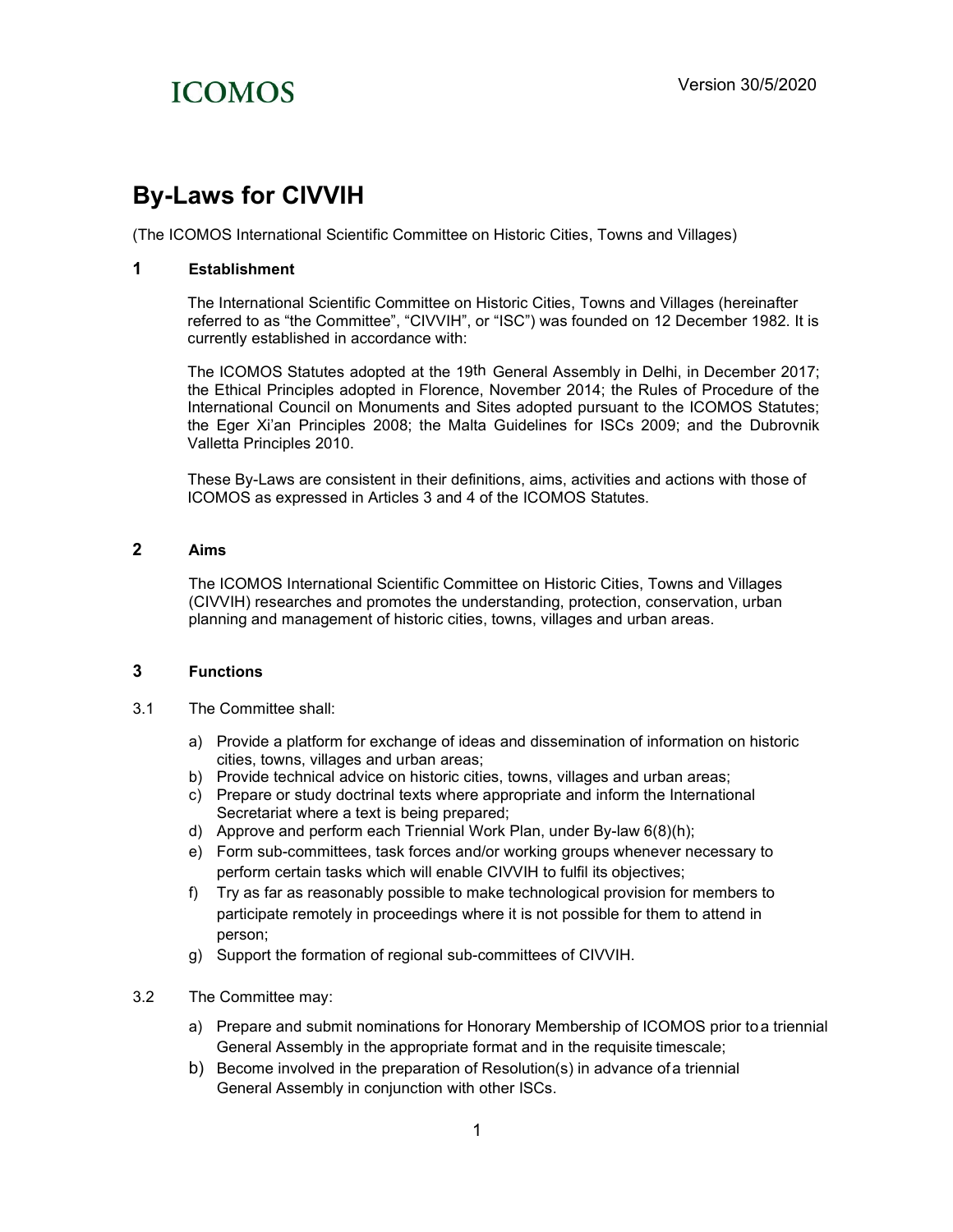

#### 4 Activities

- 4.1 The Committee shall engage in the following activities:
	- a) Research on the conservation, urban planning and sustainable management of historic cities, towns, villages and urban areas;
	- b) Promotion of knowledge and training on best-practice methodologies and principles of conservation, including reconstruction; resilience; and sustainable management for historic cities, towns, villages, and urban areas;
	- c) Enhancing and sharing information on the integration of heritage conservation within the urban planning frameworks of historic cities, towns, villages and urban areas];
	- d) Fostering the gathering and sharing of diverse professional experience and knowledge and developing guidance for ICOMOS on the conservation of historic cities, towns, villages and urban areas taking into account cultural diversity and sensitivities and in cooperationwith other ICOMOS Scientific and National Committees;
	- e) Fostering awareness-raising, appreciation and interpretation of historic cities, towns, villages and urban areas;
	- f) Collaborating with major organizations involved in heritage conservation (including UN-HABITAT and the OWHC), government and local authorities, institutions etc. to enhance protection, planning and sustainable development of historic cities, towns, villages and urban areas, including implementation of the Sustainable Development Goals (SDGs);
	- g) Supporting capacity building and training about the conservation and urban planning of historic cities, towns, villages and urban areas, including implementation of climate change mitigation and adaptation measures;
	- h) Organising of symposia, conferences, seminars, lectures, information exchange and scientific publication etc. on topics relevant to historic cities, towns, villages and urban areas;
	- i) Addressing the needs of new Associate Members and Emerging Professionals in developing their specialisation and competence in the conservation, planning and sustainable management of historic cities, towns, villages and urban areas.
- 4.2 These aims shall be included and detailed in the ISC Triennial Work Plan which the Committee shall prepare to coincide with each triennial General Assembly of ICOMOS.

### 5 Membership

5.1 The Committee shall be composed of Expert Members, and Associate Members. The Committee shall seek to reflect, in its membership, Executive and Bureau, regional and cultural diversity in the available expertise in the field of conservation, planning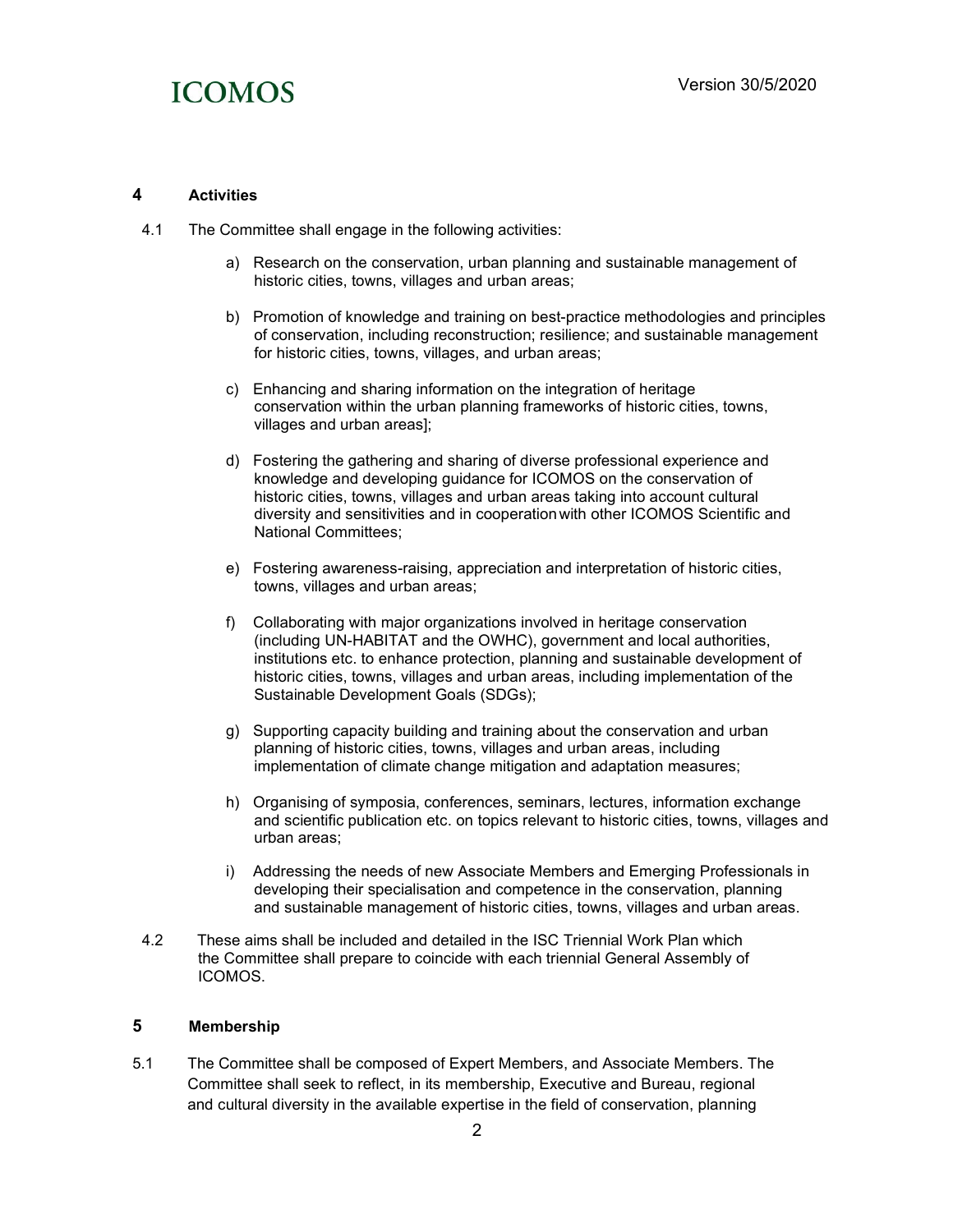and management of historic cities, towns, villages and urban areas.

- 5.2 The Committee may, if it wishes, (but is not obliged to) appoint Institutional Members.
- 5.3 The Committee may, if it wishes, (but is not obliged to) appoint Honorary Members.
- 5.4 The Committee may, if it wishes, following a decision of the majority of the Expert Members, invite a non-ICOMOS Member, who can make a significant contribution to the meetings and activities of the Committee, to participate in its activities. Invited members will be encouraged to apply for ICOMOS membership and will be accorded no voting rights.
- 5.5 Applications relating to all categories of membership shall be sent to the President.
- 5.6 The Committee shall adopt minimum Criteria for Admission and a transparent and well understood methodology for assessing and verifying individual competencies andexpertise of applicants.
- 5.7 In the event of an application for membership being refused by this Scientific Committee an applicant shall have a right of appeal to the ICOMOS Board (Article 14(b) ICOMOS Statutes).
- 5.8 The rights and duties of Members shall be as follows:

### (1) Expert Members

- a) ICOMOS Members experienced and engaged in the areas relevant to the objectives of the Committee may apply for Expert Membership, either upon personal application or by proposal of the National Committee to which they belong. Membership applications are evaluated and decided upon by the Vice-Presidents of CIVVIH;
- b) Expert Members shall be accepted based on their individual profile, in particular their knowledge of and/or associations with historic cities, towns, villages and urban areas. Expert members will generally have a minimum of 10 years professional experience working, teaching or post-graduate researching in a relevant discipline such as architecture, urban planning, history, geography, surveying, land and/or property management etc. This professional experience should be in areas related to the conservation, urban planning and sustainable management of historic cities, towns, villages and urban areas;
- c) All Expert Members must be members of ICOMOS. They may remain Expert Members so long as they are ICOMOS members and meet the International Scientific Committee's (ISC) criteria for participation.
- d) Expert Members have the right to participate in any aspect of the work of the Committee;
- e) Each National Committee should designate one Expert Member as its voting member. The representative of an Institutional Member may not be designated by a National Committee as a voting member;
- f) Only the individual Expert Members designated by National Committees as voting members, may vote at elections of the Committee's Bureau and Executive, or concerning the amendment of its By-Laws;
- g) When voting on any issues and decisions, other than the election of the Bureau and Executive or amendment of the Committee's By-Laws, all Expert Members, shall have a vote.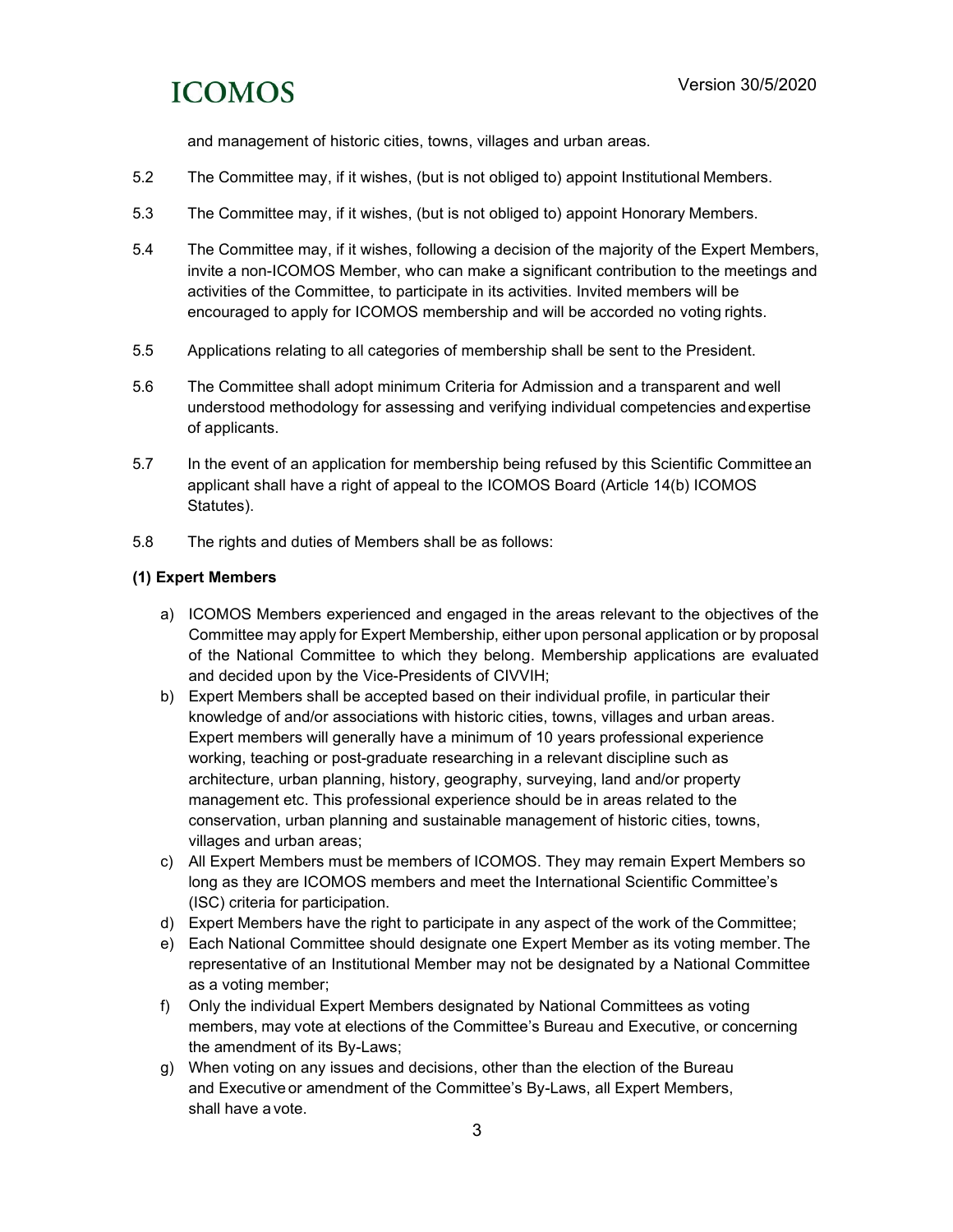

### (2) Associate Members

- a) ICOMOS Members interested in gaining knowledge and building up expertise in areas relevant to the objectives of the Committee may apply for Associate Membership, either upon personal application or proposal by the National Committee to which they belong;
- b) Associate Members are conditionally accepted for a period of three years, after which time their contribution to the Committee will be evaluated in a transparent manner. The Associate Membership shall then be:
	- i. Extended for another similar period of time, with a maximum of two such triennial extensions, or
	- ii. Upgraded to Expert Membership, or
	- iii. Rejected on the basis of non-participation or unsatisfactory performance;
- c) The Committee will strive to incorporate Associate Members participation in its work;
- d) Associate Members do not have voting rights;
- e) When appropriate an ISC may ask a National Committee to designate one or more Associate Members to help build up particular expertise in countries where such a need exists.

### (3) Institutional Members:

- a) When in the interests of ICOMOS and of CIVVIH, and at CIVVIH's discretion, the category of Institutional Membership may be established;
- b) The Expert Members of CIVVIH, may opt to invite an Institution tobecome an Institutional Member of the Committee for one triennium, and the membership may be renewed indefinitely for additional three-year periods;
- c) An Institutional Member may designate from its staff one person with therequired qualifications to be its representative and spokesperson in the Committee;
- d) Institutional Members do not have voting rights.

### (4) Honorary Members

- a) Honorary Members may be elected by the Expert Members of CIVVIH and may participate in all activities of the Committee;
- b) They need not be members of ICOMOS and are appointed in recognition of the services and/or in recognition of outstanding achievement in the field covered by the aims and activities of CIVVIH;
- c) Honorary Members who are not Expert Members have no voting rights;
- d) Honorary Members may use the title: "Honorary Member, CIVVIH".

### 6 The Bureau

- (1) The Bureau shall be elected by the Expert Members with voting rights and shall comprise a President, a maximum of five Vice Presidents, a Secretary, and, if necessary, a Treasurer. Only Expert Members can be elected to the Bureau.
- (2) Members of the Bureau should represent different countries and wherever possible at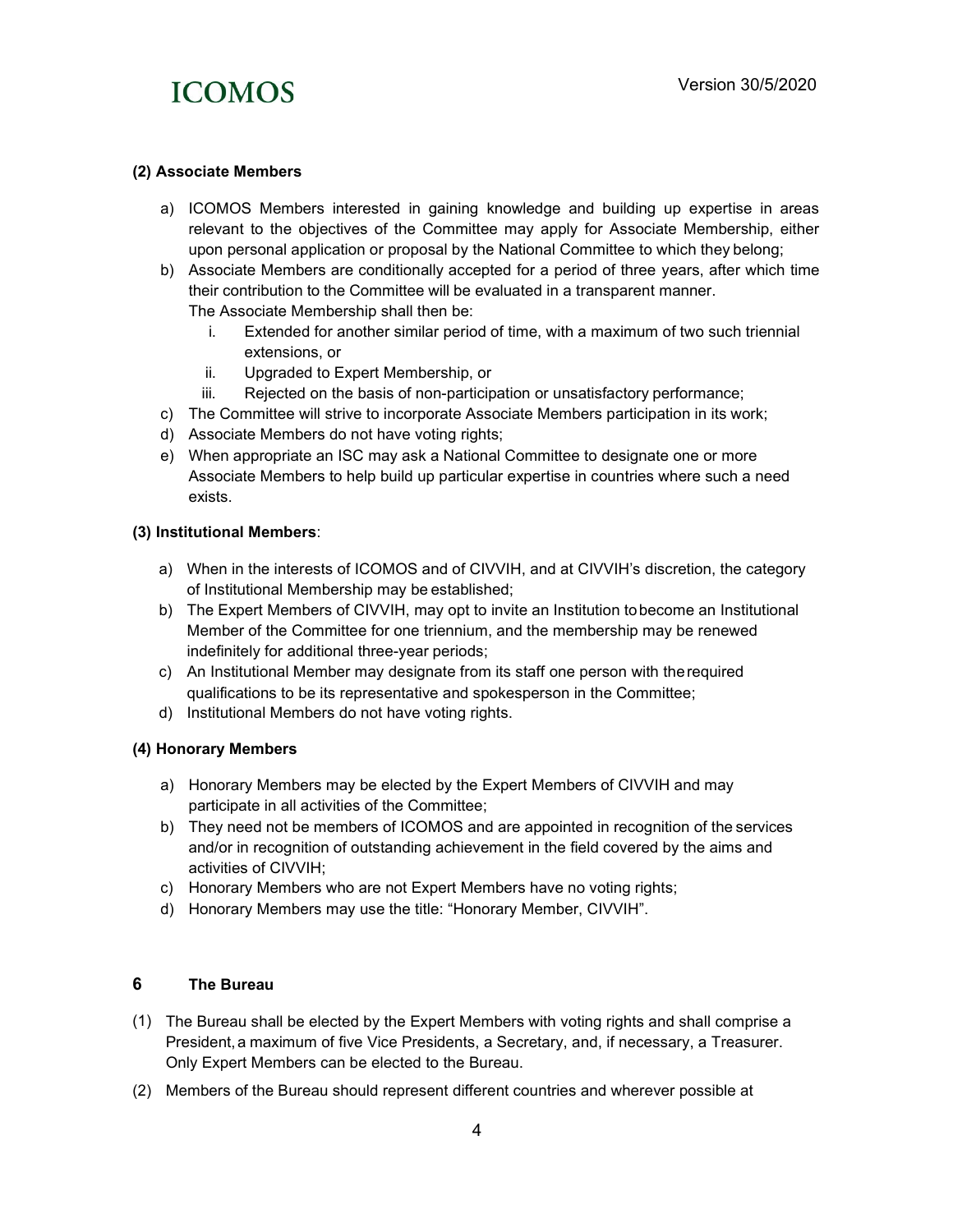least three geographic regions.

- (3) The role and responsibilities of each Bureau member will be specified and agreed upon bythe Bureau, which as a whole shall lead and guide the work of CIVVIH, ensure good governance, represent CIVVIH within ICOMOS and outside, while acting in the best interests of and maintaining regular contact with its membership.
- (4) The term of office for the Bureau shall be three years and members shall be eligible forreelection for a maximum of two more consecutive terms.
- (5) The Bureau shall be elected at the end of each three-year mandate. Prior elections can be undertaken in cases of resignation.
- (6) Elections shall be conducted by Expert Members, appointed by their National Committees as voting members, through secret ballot, at an annual meeting with provision for proxies, or by postal and electronic means. If an election is held by postal and/or electronic means, votes should be collected by an independent third party agreed upon by all candidates. If no agreement on an independent third party can be reached, the officers of the Scientific Council shall be asked to collect the votes. Elections for officers shall be verifiable.
- (7) If no candidates are nominated for election of a post, Expert Members appointed by their National Committees as voting members, shall meet in closed session, either in presence or via electronic conferencing, to encourage the nomination of candidates. Such meetingsshall be repeated every 10 days until nominations have been declared for all offices.
- (8) The Bureau of the Committee shall:
	- a) Register Members to the Committee;
	- b) Register Expert Voting Members nominated by National Committees to the Committee;
	- c) Decide on whether to withdraw the membership of any Expert Member, or Associate Member if s/he has been found not to have complied with the criteria for participation in relation to the work of the Committee as set out by these By-Laws; Should the Bureau wish to withdraw the membership of any Expert Member, or Associate Member, the Bureau must inform the National or Transnational Committee of that Member (or the Bureau of ICOMOS if this ICOMOS member is from a country where there is no National Committee). Any Member of an ISC affected by the ruling of the Bureau or by a ruling of a National Committee may make an appeal to the Board of ICOMOS. Members who have been removed from the rolls of the Committee may reapply for membership certifying their intent to participate actively in the future;
	- d) Convene the Committee meetings in designated locations or via conference calls or other technologies;
	- e) Implement the Committee decisions;
	- f) Prepare the Committee's Draft Guidelines for communication, election and reporting for approval by the Committee;
	- g) Prepare an Annual Report to be submitted to CIVVIH Members and to the Scientific Council of ICOMOS for their consideration and approval. The Scientific Council will advise International Scientific Committees of the required format and content of the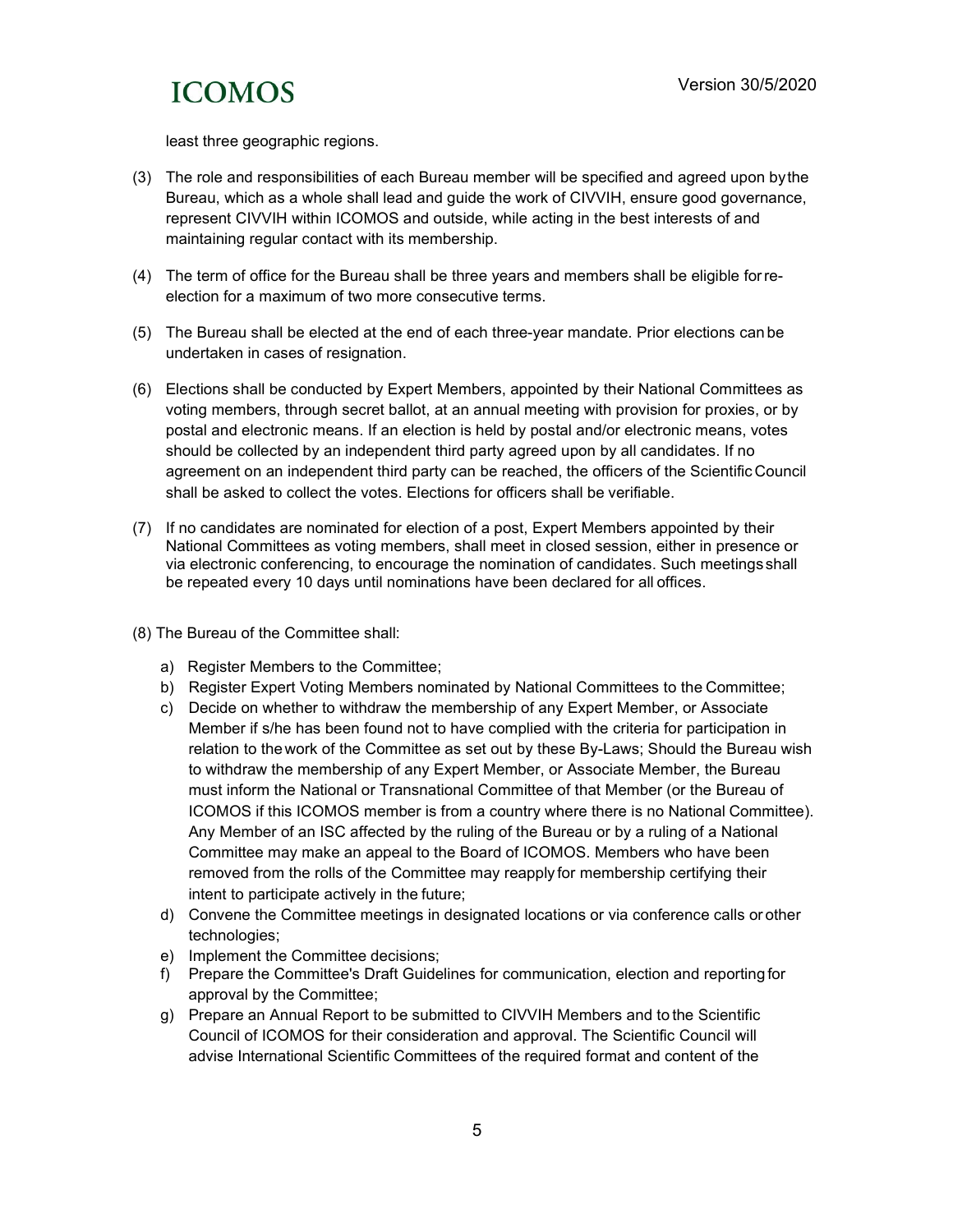annual report $1$ ;

- h) Prepare a triennial work plan, including aims and objectives;
- i) At least one Bureau member must subscribe to the Scientific Council's listserv;
- j) The Bureau shall provide the Scientific Council with any additional data or information requested by them, so as to enable them to carry out their annual performance review effectively;
- k) The Bureau shall provide the Scientific Council with information concerning any involvement the Committee may have in nominations relating to international conventions (including the Convention Concerning the Protection of the World Cultural and Natural Heritage, the Convention on the Protection of the Underwater Cultural Heritage, and the Convention for the Safeguarding of the Intangible Cultural Heritage) as well asidentifying individual members involved in such work;
- l) The Bureau may receive advice and guidance from the Scientific Council;
- m) The Bureau shall ensure that duties of maintaining the archival record and institutional memory of the Committee are allocated appropriately and that appropriate informationis disseminated to all members of CIVVIH;
- n) The Bureau shall make provision for a Website for CIVVIH and ifnecessary, a listserv.

### 7 The President

The President shall, in case of equal votes, have the casting vote in the Executive and in the Committee. In accordance with the ICOMOS Statutes, the President will be an ex-officio member of the ICOMOS Advisory Committee. If the President is absent or otherwise unable to perform his/her duties the President may delegate one of the Vice Presidents to perform the duties of the President.

### 8 The Vice Presidents

The Vice Presidents of CIVVIH are responsible for the evaluation of the new members of CIVVIH and they will determine qualification based on the CV of the candidate. The Vice Presidents can be presidents of the regional subcommitees of CIVVIH.

### 9 Executive

- 9.1 The Executive consists of the Bureau and up to 12 other Expert Members of the Committee. Only one Expert Member may be elected to the Executive from any country. The immediate past-President of CIVVIH may attend the Executive meetings for up to three years but without voting rights unless elected as a member of the Bureau or the Executive.
- 9.2 The Committee shall, as far as possible, ensure equitable regional representation within the Executive. The Executive may co-opt members to that end.

 $1$  The annual report must contain as a minimum:

a) The names and contact details of the President and Secretary of the Committee

b) The number of Committee members in the current and previous year

c) A summary of the Committee's activities for the past year, including in particular its annual meeting and any conferences or publications.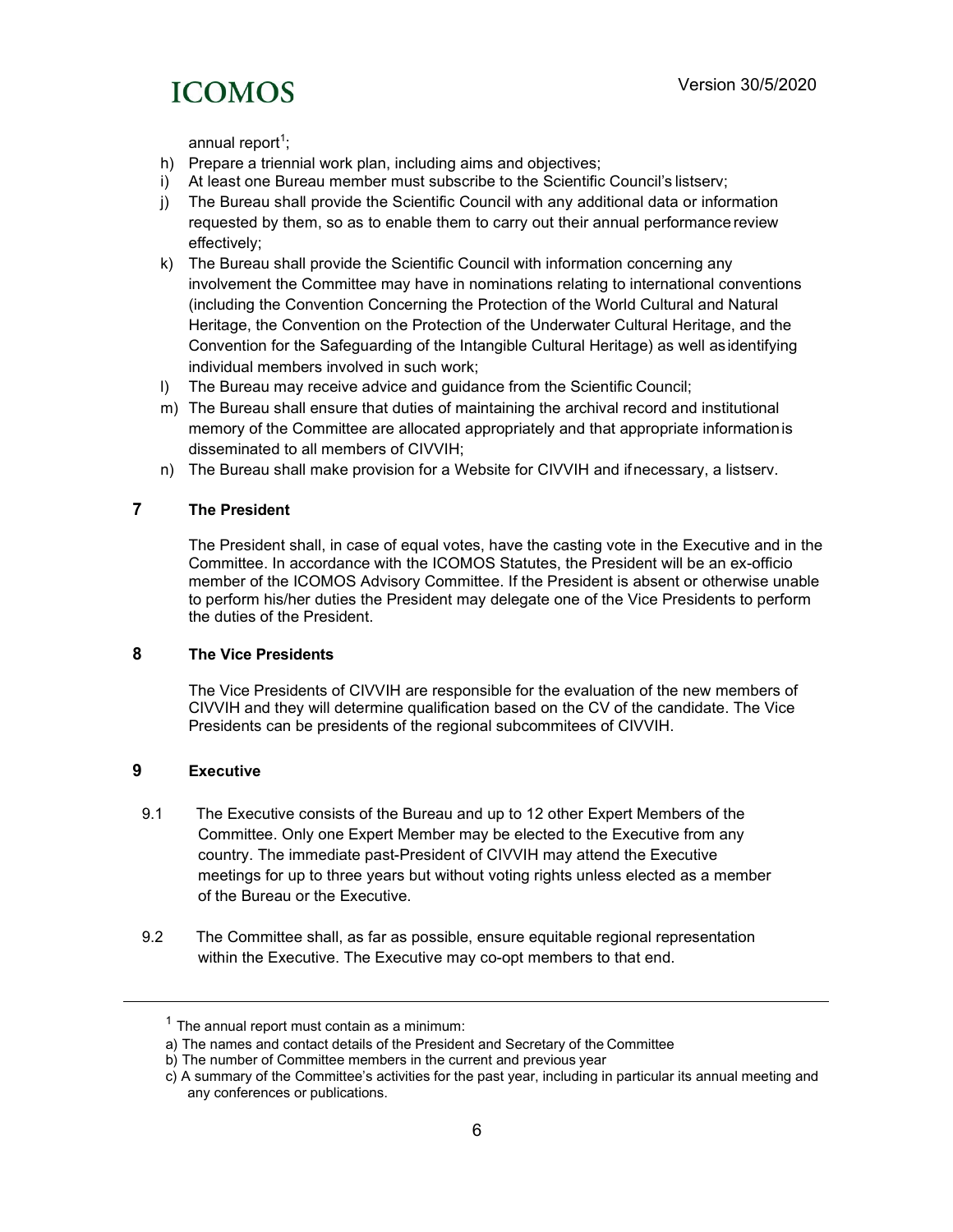- 9.3 The Bureau and the other members of the Executive shall be elected at the end of each three-year mandate. The term of office for the Executive, including Bureau members, shall be three years and members shall be eligible for re-election for a maximum of two more consecutive terms. A Bureau or other Executive member, including a co-opted member, who has served three consecutive terms may not be re-elected or co-opted before the expiration of a minimum period of three years.
- 9.4 The Executive may meet as often as is necessary to conduct its business and must meet at least once in any year. Between meetings of the Committee, the Executive acts on behalf of the Committee.

### 10 Emerging Professionals

- 10.1 An Emerging Professional means an individual member of ICOMOS who is a student or at an early stage of his/her professional career.
- 10.2 Emerging Professionals are recognised within ICOMOS to maintain scientific relevance for future generations and to achieve intergenerational engagement to secure the organisation's continuity, including through mentorship.
- 10.3 An Emerging Professional may be an Expert Member or an Associate Member and, in this regard, shall have the same rights and obligations that are accorded to each of those types of membership.
- 10.4 The Committee shall encourage Emerging Professionals to join its work, introduce mentorship programmes, and strive towards achieving a 20% composition of Emerging Professional Members within the Committee. At least one Emerging Professional shall be invited to join the Bureau of the Committee as an observer without voting rights.
- 10.5 When appropriate an ISC may ask a National Committee to designate one or more Emerging Professionals to help build up the particular expertise in countries where such a need exists.
- 10.6 A member identified by the Committee as an Emerging Professional shall cease to be regarded in this category after a period of five years.

### 11 Criteria for participation

- 11.1 The Committee shall adopt minimum criteria for participation as a means of gauging levels of engagement by Expert and Associated members.
- 11.2 Active participation shall mean attendance at Committee meetings and Symposia, submission of papers or responses to questionnaires in lieu of personal attendance at symposia, undertaking projects on behalf of the Committee at the request of the Bureau, participating in the assessment or review of World Heritage sites, representing the Committee or ICOMOS in an official capacity before other bodies, or making substantial contributions to the work of a subcommittee or task group of the Committee.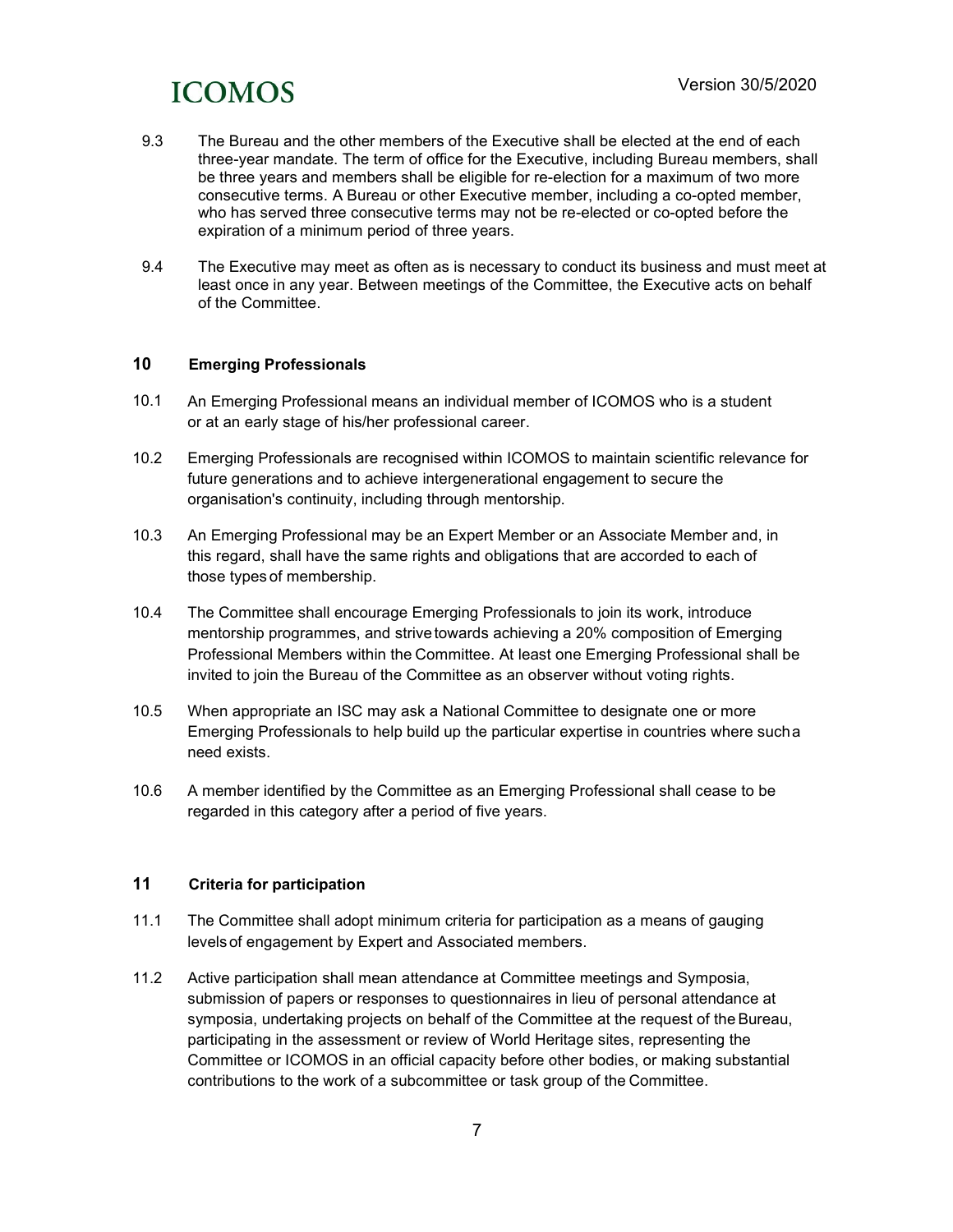11.3 Should an Expert, or Associate Member not attend three consecutive Annual Meetings of the Committee and its Symposia without due cause, and over the same period not demonstrate active participation, the Bureau may decide to withdraw the membership of the Expert or Associate Member.

### 12 Triennial Reviews of the work of International Scientific Committees

- 12.1 The Committee and its Bureau shall assist the appointees of the Scientific Council with the Triennial Review of the Committee's work under the Eger Xi'an Principles and the Malta Guidelines, including provision of additional data or interim reports to allow the review to be carried out effectively.
- 12.2 The Committee must implement any necessary measures based on recommendations of the Triennial Review, if agreed by the Scientific Council, the Advisory Committee or the Board of ICOMOS, or show good reason why this should not be done.
- 12.3 Cases of persistent non-compliance by this Committee in the Triennial Review Process may be referred to the Board of ICOMOS by the Scientific Council or the Advisory Committee for corrective action, as it is only for the Board of ICOMOS to decide whether to endorse the activities of or to dissolve an ISC.

### 13 Co-operation with other bodies

In pursuance of its aims, the Committee will co-operate with:

-International Scientific Committees, National Committees of ICOMOS and ICOMOS Working Groups; and

-ICOMOS partner organizations and international bodies aiming at achieving what is stipulated in the aims and activities of the Committee. In this regard, such partnership arrangements will require the approval of the majority of the Expert Members.

### 14 Meetings

- 14.1 The Committee shall meet as often as is necessary to conduct its business and must meet at least once a year for its scientific and administrative agenda. It may hold a maximum of two (2) Extraordinary General Meetings should the need arise.
- 14.2 If the Committee meets more than once in any year it must designate one of those meetings as its Annual General Meeting. Meetings are either in a designated location or – following a decision by its membership – organized as conference calls or via other technological means.
- 14.3 In these meetings, members may vote in accordance with clauses 4.8 (1) (e) and 4.8 (1) (f) of these By-Laws. All decisions are decided by a simple majority unless specified otherwise in these By-Laws. Electronic consultations leading to decisions may also be invoked and decisions made in such consultations shall be considered valid. Electronic votes of Expert Members in webcasts (or comparable technologies) shall be considered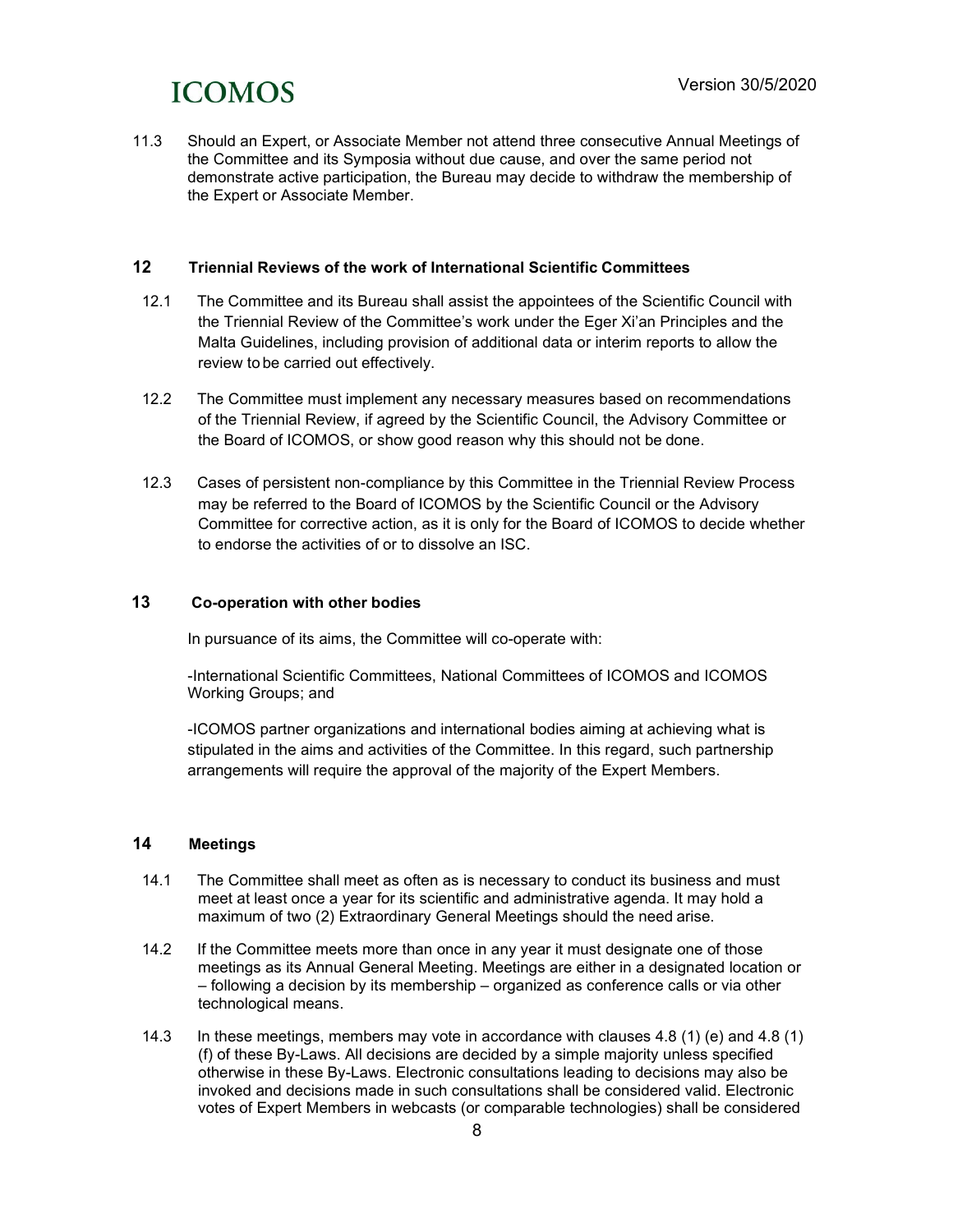valid.

- 14.4 The minutes of meetings of the Committee shall be signed by the President and put on record by the International Secretariat, as provided for in the ICOMOS Statutes.
- 14.5 The Committee shall address their annual activity report and their work programmes for the next year to the International Secretariat, for opinion of the Advisory Committee and approval by the Board of ICOMOS, as provided for in the ICOMOS Statutes.

### 15 Regional Subcommittees

- 15.1 CIVVIH encourages the formation of regional subcommittees, subject to the approval of the Bureau.
- 15.2 Regional subcommittees will conform with the By-Laws of CIVVIH and are subject to the directions of the Bureau of CIVVIH.
- 15.3 Regional subcommittees will submit Operating Guidelines to the Bureau for approval.
- 15.4 The activity of each Regional subcommittee will be coordinated by a President, elected for a term of three years by the CIVVIH members of its region, with a maximum of two further terms after the first term.
- 15.5 Presidents of regional subcommittees who are not already members of the Executive may attend meetings of the CIVVIH Executive, but without voting rights.

### 16 Finances

- 16.1 Should the Committee require funds to support its activities in a given year, the activities of the Committee shall be financed by funds:
	- a) allocated by ICOMOS from its annual budget,
	- b) obtained by the Committee from international and national organisations including ICOMOS National Committees,
	- c) obtained by the Committee on its own initiative such as income from publications, and
	- d) obtained from any other source provided by way of gift, bequest, donation or sponsorship.
	- The ISC may ask its members for voluntary contributions to its funds but such contributions shall not be a condition of membership.
- 16.2 Members of the Committee are generally expected to obtain the funds necessary toensure their participation in its activities, in particular their presence at the meetings.
- 16.3 The Committee cannot open a bank account in its name.
- 16.4 The Committee cannot keep funds of the ISC in a personal account. A special account may be set up by the ICOMOS International Secretariat for this Committee as required.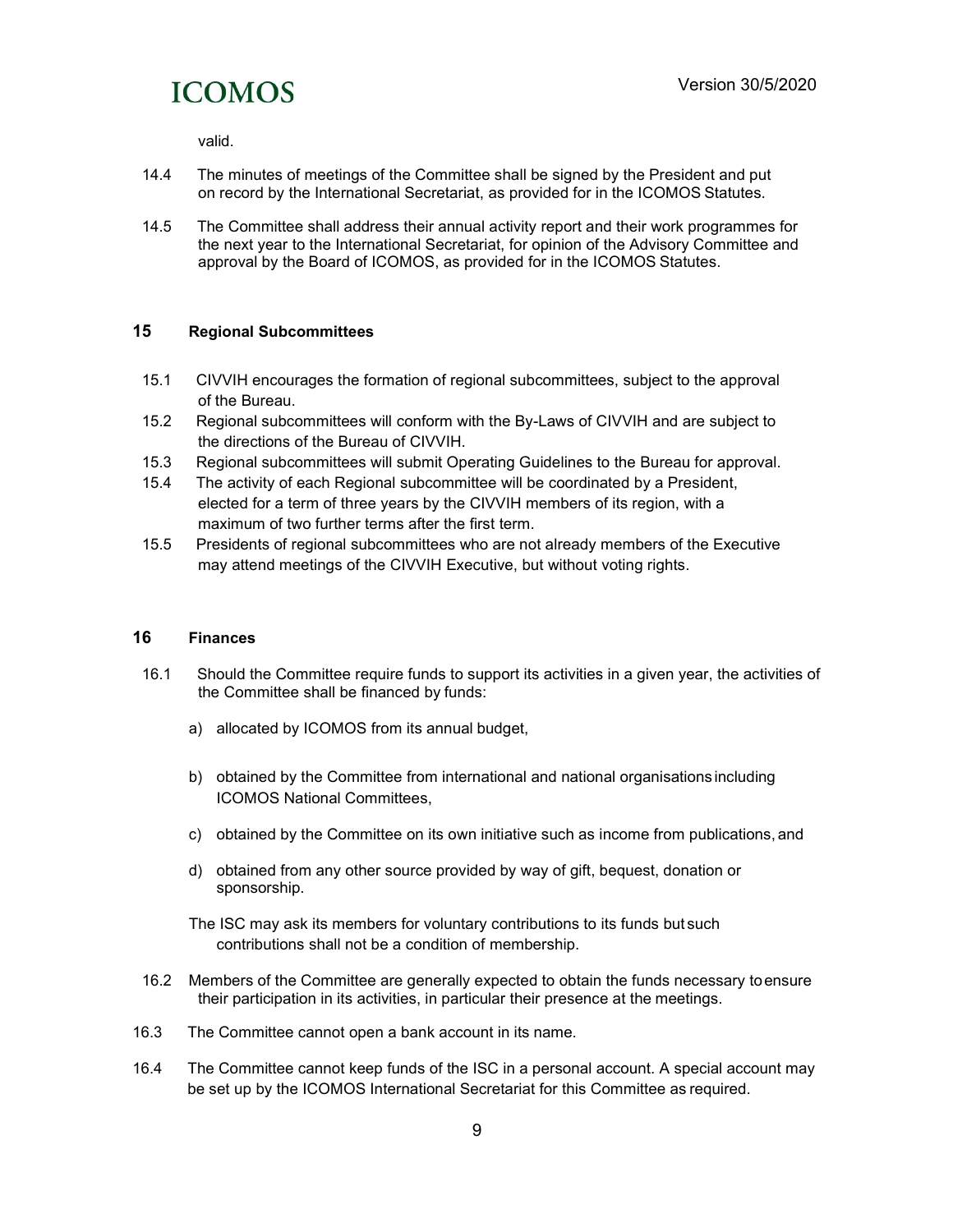- 16.5 Should this ISC have an association with a partner organisation, its funds must be held either by ICOMOS or the partner organisation.
- 16.6 This ISC will designate a contact person who may liaise with the ICOMOS Accountant at the International Secretariat if necessary, and as follows:
	- a) For incoming payments that designated contact person should inform the ICOMOS Accountant of a payment which is due so that it can be clearly identified and attributed to the appropriate ISC account;
	- b) For outgoing payments that designated contact person may send the International Secretariat the invoices that the Committee wishes to settle out of its funds or the bank details for electronic transfers together with information about the purpose of the payment;
	- c) The ICOMOS Accountant may prepare the operation for signature by two of the following: the ICOMOS Director General, one of the Directors, and the ICOMOS Accountant;
	- d) The International Secretariat will provide the designated contact person with detailed records on the Committee's funds upon request;
	- e) The annual ISC accounts will be listed in the Annual ICOMOS audited balance sheet;
	- f) Should CIVVIH be dissolved, any assets or funds held in the ICOMOS accounts on its behalf may be attributed to the general ICOMOS budget.
- 16.7 The Treasurer or designated contact person shall draw up a budget and financial plan to be approved by CIVVIH, and maintain an appropriate record of all financial transactions for the purpose of assisting the Accountant of ICOMOS in the preparation of the annual audited statement

### 17 Accountability

- 17.1 The Committee cannot make any agreement or carry out an act that could create alegally binding obligation for ICOMOS without the authorization of the Bureau of ICOMOS.
- 17.2 The Committee shall not use the ICOMOS name in relation to its activities or agreements unless authorised by the Bureau of ICOMOS.

### 18 Language

The Committee will use English and French as working languages. Use of other languages (such as Spanish) will be encouraged.

### 19 Secretariat

The Secretariat of the ISC will be located at ICOMOS International, 11 rue du Séminaire de Conflans, 94220 Charenton-le-Pont, France.